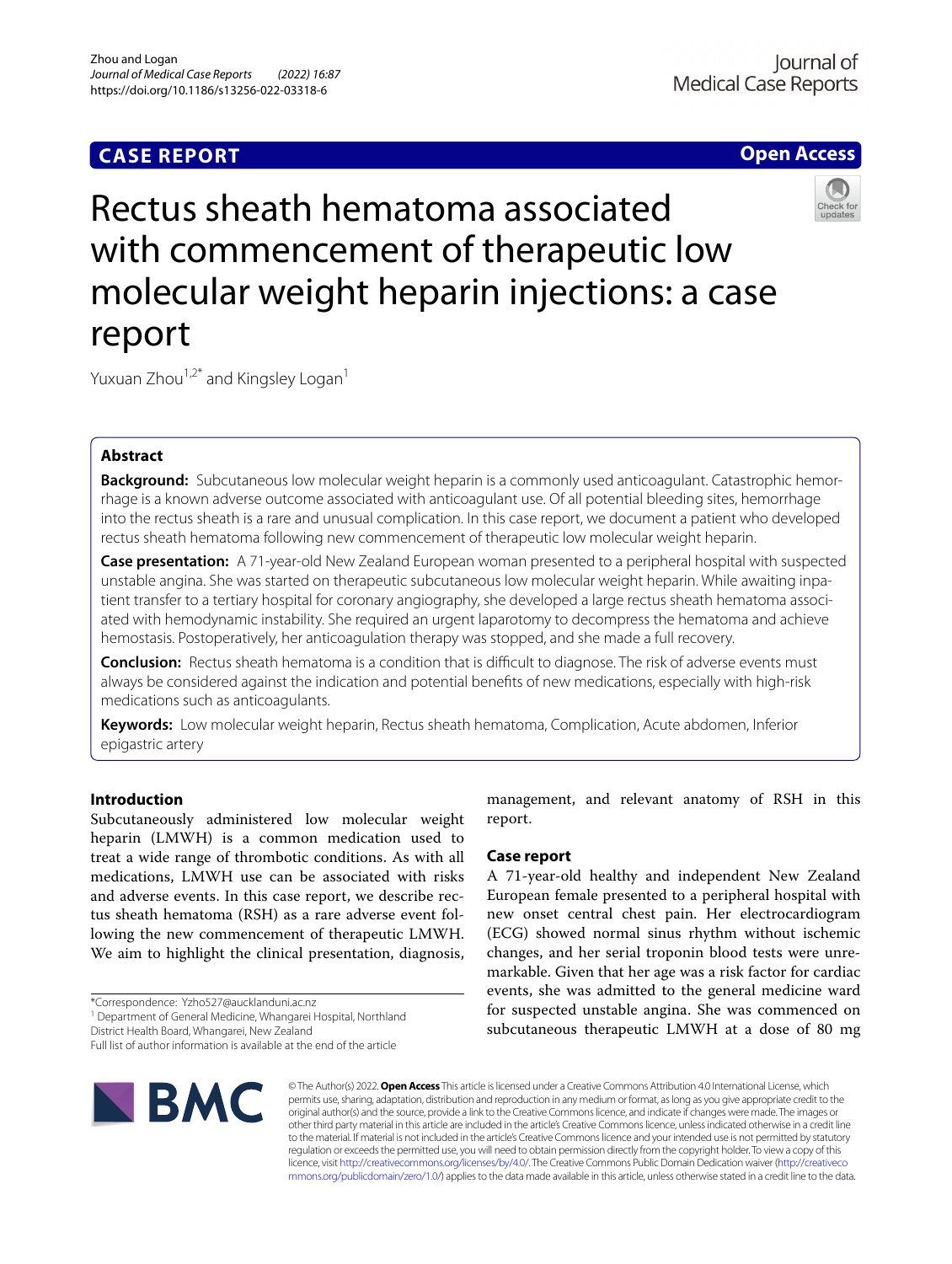twice daily while awaiting transfer to a tertiary hospital for coronary angiography.

On day 3 of her admission, while still awaiting transfer, the patient noticed new cough, worsening lower abdominal pain, and an enlarging suprapubic mass. A bladder scan was performed showing a postvoid residual volume of 87 mL. The mass was thought to be a palpable bladder when assessed by a junior doctor, and an indwelling catheter (IDC) was inserted. All vital observations were within acceptable limits, including her blood pressure remaining stable at 148/91 mmHg. Her hemoglobin from earlier in the day was 131 g/L.

The next morning (day 4 of her admission), her pain had worsened, and her blood pressure fell acutely to 80/40 mmHg. The mass was still palpable despite her IDC remaining *in situ*. A total of 250 mL drained through her IDC overnight. Repeat physical examination showed a hard tender mass in the suprapubic area of approximately 15 cm diameter. Localized peritonism was present, with normal bowel sounds. An urgent repeat hemoglobin test was performed, which showed a drop to 84 g/L (Fig. [1](#page-1-0)). An urgent contrast computed tomography (CT) scan was also performed, revealing a large RSH with an active jet of arterial bleeding from the right inferior epigastric artery (IEA) (Fig. [2\)](#page-1-1).



<span id="page-1-1"></span>abdominal scan showing a jet of active arterial bleeding (red arrow) from the right inferior epigastric artery

The patient underwent an emergency laparotomy to decompress the hematoma and achieve hemostasis. Intraoperatively, no active bleeding was seen from any major blood vessels. However, generalized venous ooze was present throughout the rectus abdominis muscle. At the end of the procedure, the right IEA was sutured and ligated.

<span id="page-1-0"></span>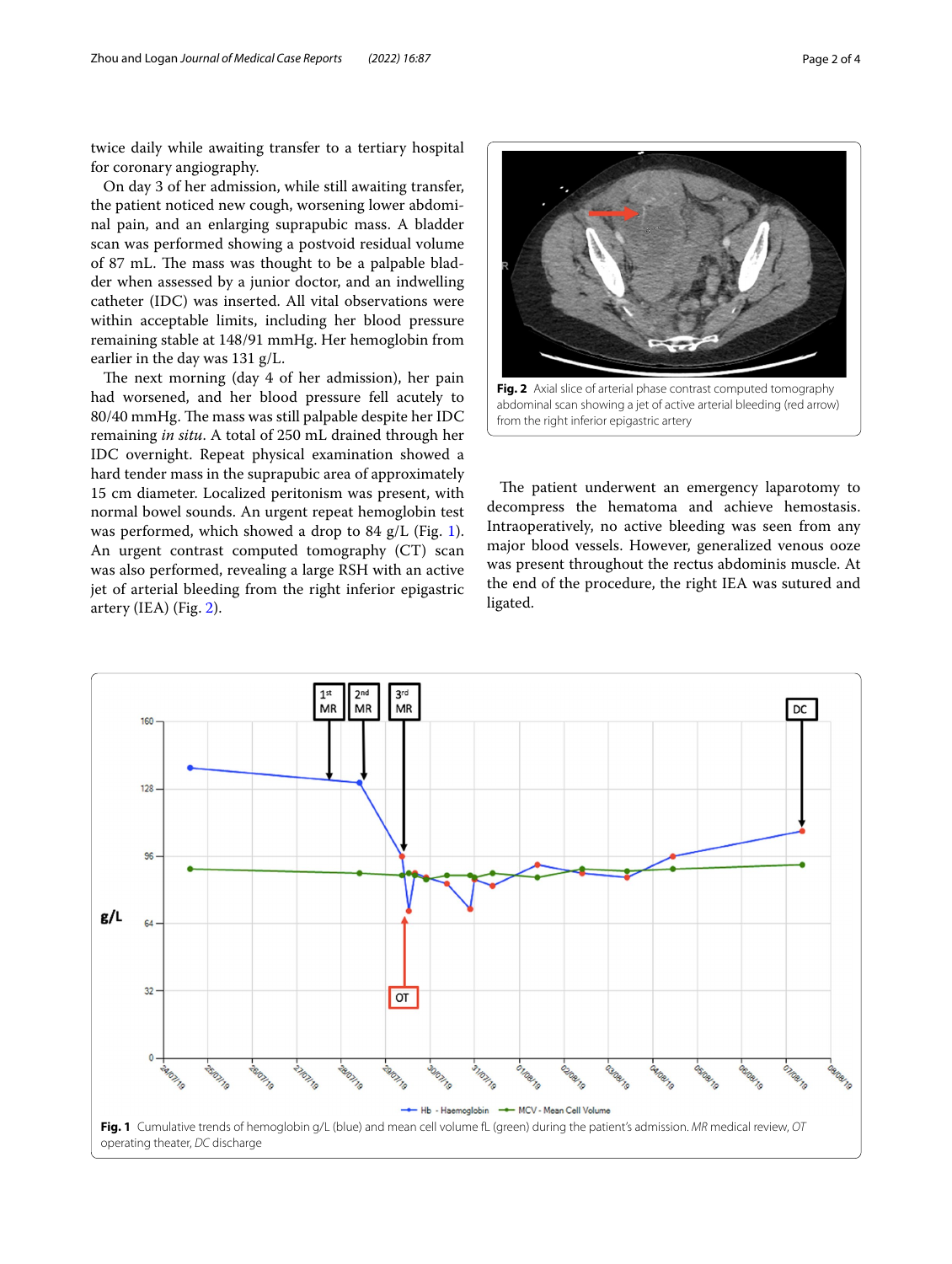Postoperatively, all anticoagulation therapy was withheld. A CT aortogram (study indication unrelated to her unstable angina presentation) from 2 months prior was reviewed by an inpatient cardiologist who felt that there was unlikely to be ischemia of her coronary vessels. She remained well on the ward and was discharged on day 12 of her admission. Ultimately, she did not require transfer to a tertiary hospital for coronary angiography, and her diagnosis was considered "noncardiac chest pain."

For completeness, she was followed up in a cardiology outpatient clinic 3 months after discharge. She had remained symptom free with regard to chest and abdominal pain. Her troponin remained normal at follow-up. Outpatient echocardiogram and ECG tracings were all unremarkable. Subsequent full hemostasis screening, including platelet function and clotting factor assays, were all within normal limits, and the patient was discharged from cardiology care.

# **Discussion**

RSH associated with LMWH is uncommon, with only single case reports or short case series documenting this complication in the literature  $[1–5]$  $[1–5]$  $[1–5]$ . Most of these patients have been anticoagulated for prolonged periods of time or were medically comorbid [[6,](#page-3-2) [7](#page-3-3)].

By convention, LMWH is generally administered subcutaneously under the skin around the anterior abdominal wall. It is tempting to attribute this complication to puncture of the IEA by the accidental intramuscular administration of LMWH. However, the needles used are very short (less than 1 cm) and struggle to penetrate deep enough to reach the IEAs. More plausibly, this complication occurred from a combination of the local efects of LMWH in conjunction with cough or strain of the rectus muscles leading to shear injury of the IEA. In a limited case series by Tsapatsaris *et al.*, three of the four patients described developed RSH in association with cough and respiratory infection [[8\]](#page-3-4).

The signs and symptoms of RSH can mimic intraabdominal pathology. As a result, RSH is a very difficult condition to diagnose. Maharaj *et al.* described a modifed Carnett's test used to distinguish pain arising from the abdominal wall versus intraabdominal pathology [\[9](#page-3-5)]. With the patient sitting halfway up, contraction of their rectus muscles leads to (1) increased tenderness of the mass and (2) the mass being more difficult to palpate. The presence of both signs indicates a positive finding for the test. The increased tenderness upon contraction is a result of compression of the hematoma, while the mass becomes more difficult to palpate because the anterior rectus sheath is taut upon contraction.

Anatomically, a hematoma confned within the rectus sheath cannot extend beyond the *linea alba*. This anatomic

consideration is most relevant when using ultrasound to diagnose the condition. However, contrast CT scans are more reliable when diagnosing RSH [[10](#page-3-6)]. Although not reported in the literature, there is the anatomical exception of a posterior RSH extending inferiorly beyond the arcuate line and therefore crossing the midline of the abdomen. From another anatomical perspective, RSH associated with intraabdominal hemorrhage is more suggestive of penetrating iatrogenic injury, as the transversalis fascia and peritoneum itself must be breached for this to occur.

# **Conclusion**

In summary, LMWH-associated RSH is a rare complication that can be challenging to diagnose. However, missed diagnosis can lead to severe and even fatal consequences. A broad diferential diagnoses list in conjunction with detailed history taking, clinical examination, and appropriate investigations can result in the correct diagnosis being made promptly. To minimize the risk of this complication occurring, care must be taken to consider the indication, risks, and benefts before starting any new medication.

#### **Abbreviations**

CT: Computed tomography; ECG: Electrocardiogram; IDC: Indwelling catheter; IEA: Inferior epigastric artery; LMWH: Low molecular weight heparin; RSH: Rectus sheath hematoma; cm: Centimeters; mL: Milliliters; mmHg: Millimeters of mercury; L: Liters; g: Grams.

#### **Acknowledgements**

The authors would like to acknowledge Rachel Madin for proof reading and editing the fnal manuscript.

#### **Authors' contributions**

YZ collated the fgures, wrote the manuscript, and sought informed consent from the patient. KL was the senior physician overseeing the case and provided editorial support for the manuscript. Both the authors read and approved the fnal manuscript.

#### **Funding**

None.

## **Declarations**

## **Ethics approval and consent to participate**

Ethics approval was not required as per the Institutional Review Board policy on Case Reports. Written informed consent was obtained from the patient for the publication of this report and any accompanying images.

#### **Consent for publication**

Written informed consent was obtained from the patient for publication of this case report and any accompanying images. A copy of the written consent is available for review by the Editor-in-Chief of this journal.

#### **Competing interests**

Both the authors declare no competing interests.

#### **Availability of data and materials**

Not available due to privacy policy.